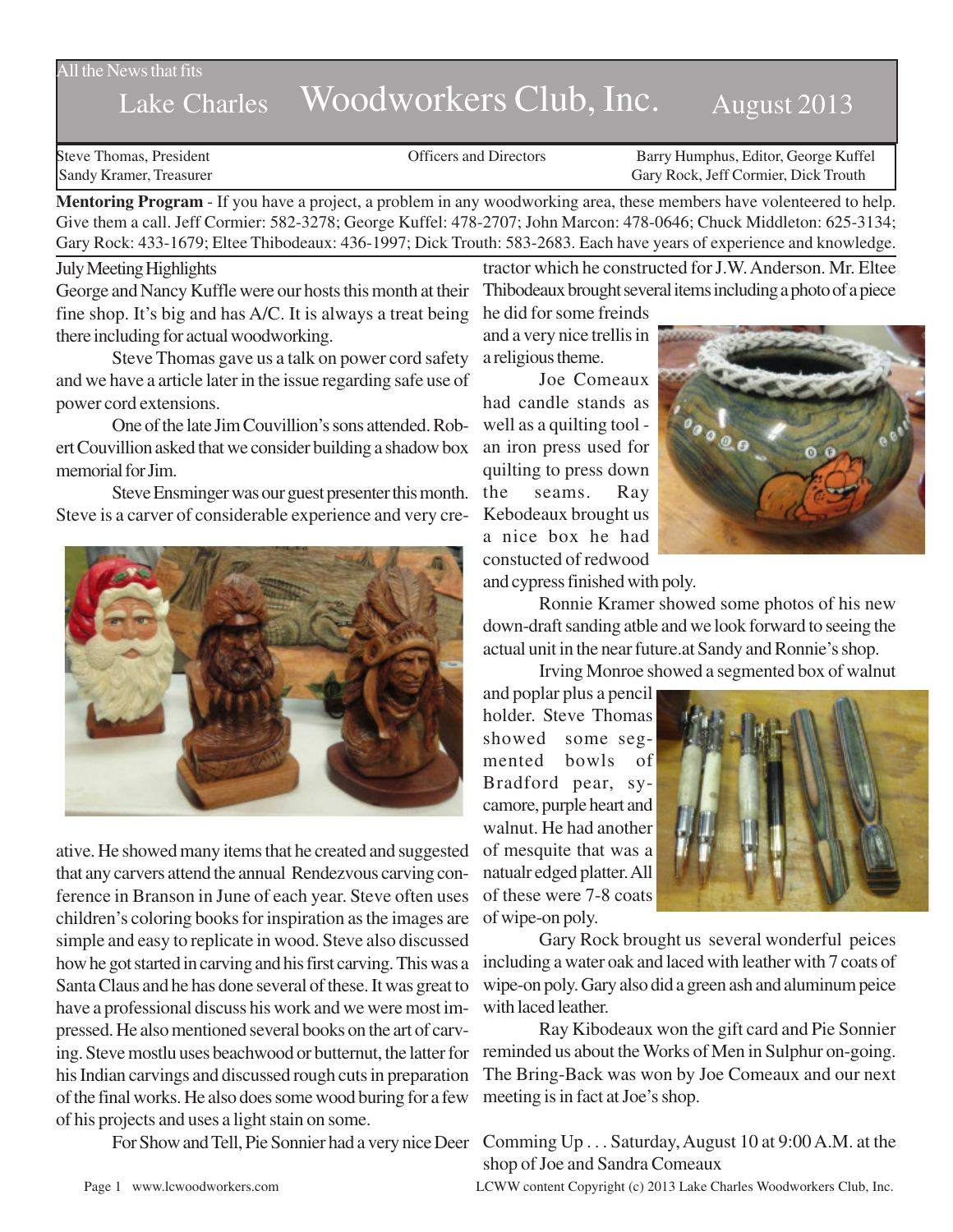#### Stanley, Black and Decker

When you trace all the modern power tool way back, it comes down to three individuals: Frederick Stanley, Duncan Black, and Alonzo Decker. Three passionate individuals who built powerful companies that they were so proud of they put their names on them.

In 1843, Frederick Stanley started a small shop in New Britain, Connecticut, to manufacture bolts, hinges, and other hardware from wrought iron. With superior quality, consistent innovation, and rigorous operational improvement, Stanley's company defined excellence, and so did his products.

In 1910, S. Duncan Black and Alonzo G. Decker started their shop, similar in size at first, in Baltimore, Maryland. Six years later they changed the world by obtaining the world's first patent for a portable power tool -- an electric drilll, and the company they built has been changing the world ever since. They received a patent for the pistol grip and trigger switch on its drill. The first factory was opened in Towson, Maryland and the company is still headquartered there today.

Both companies grew in parallel over the ensuing decades, amassing an unparalleled family of brands and products and an even more impressive wealth of industry expertise.

In 2010, the two companies combined to form Stanley Black & Decker, to deliver tools and solutions that industrial companies, professionals, and consumers count on to be successful when it matters.

Note that not all Black & Decker items you find in a store are from the Stanley Black & Decker company. Black & Decker (the corporation) is distinct from "Black & Decker" the brand as more than one corporation uses the brand name. In particular, "Black & Decker" branded household products in the Americas (but outside of Brazil) are marketed by a division of Spectrum Brands, a consumer products corporation based in Madison, Wisconsin. In December 2012, Spectrum Brands also purchased Black & Decker's hardware and home improvement division. Brands include those such as DeWalt, Porter-Cable, DeVilbliss and others.

Just as it was in 1843, their passion for excellence is seen around the world in disciplined operations, purposeful business growth, and loyal customers. Black & Decker also invented the first cordless drill in 1961.

#### Wobble Head Blades

When you are asked about wobble (adjustable) dado heads., you have to take a step back You can't blame folks for asking. A wobble head is a lot less expensive than a stackable head. So why don't woodworkers use them?

A wobble head blade consists of one blade mounted on a hub. Dialing the hub allows the user to set the width of the resulting dado.

A hash mark on the hub points to a measurement, the resulting dado width. One of the things that's cool about wobble heads is that they're infinitely adjustable to any size dado. No shims required.

When the hub on the wobble head is set to its widest setting, 13/16" in this case, the blade is canted at a significant angle relative to the saw arbor. When the hub is set to a narrow setting, 3/16", the blade is nearly perpendicular to the saw arbor. The width of the cut is basically equal to the width of the teeth.

As the blade spins it cuts one side of the dado, then sweeps out the middle of the cut, then cuts the other side of the dado. are a little icky. Although some wobble heads do better than others, this is fairly exemplary of the performance you can expect.

In addition to the surface having a lot of chips, the bottom of a dado cut with a wobble head is not perfectly flat. This affects glue strength, and is also a cosmetic problem when the dado shows.

As pointed out you can infinitely adjust wobble heads from their minimum to maximum width settings. This adjustment can be made on the saw (with the saw unplugged and the arbor nut loose), and is pretty convenient. And with many wobble heads selling for less then \$50, the economics are good. Cut quality in solid wood is better than in veneer materials.

Although wobble heads cost a lot less up front, if you're serious about woodworking you need to invest in a stackable dado head. Overall performance is so much better. Additionally, over the life of the blade you'll save money. Since the work is spread over a higher number of blades you'll sharpen less frequently.

## Cabinetmaking Jigs

Here are my three favorite shop-made jigs for cabinetmaking: For years I used the T and E method (Trial and Error) for sizing dadoes. That is until I came up with the Dado Sizer.

Here's the deal. Using a piece of Baltic Birch plywood you can cut a series of increasingly wider dadoes, starting at 23/32?. After cutting the 23/32? dado you add a .005? shim and cut another dado. Added another .005? and cut another…on and on until you had a dado that was .010? over 3/4? wide. Then you label each dado with its size. Continued on the next page . . .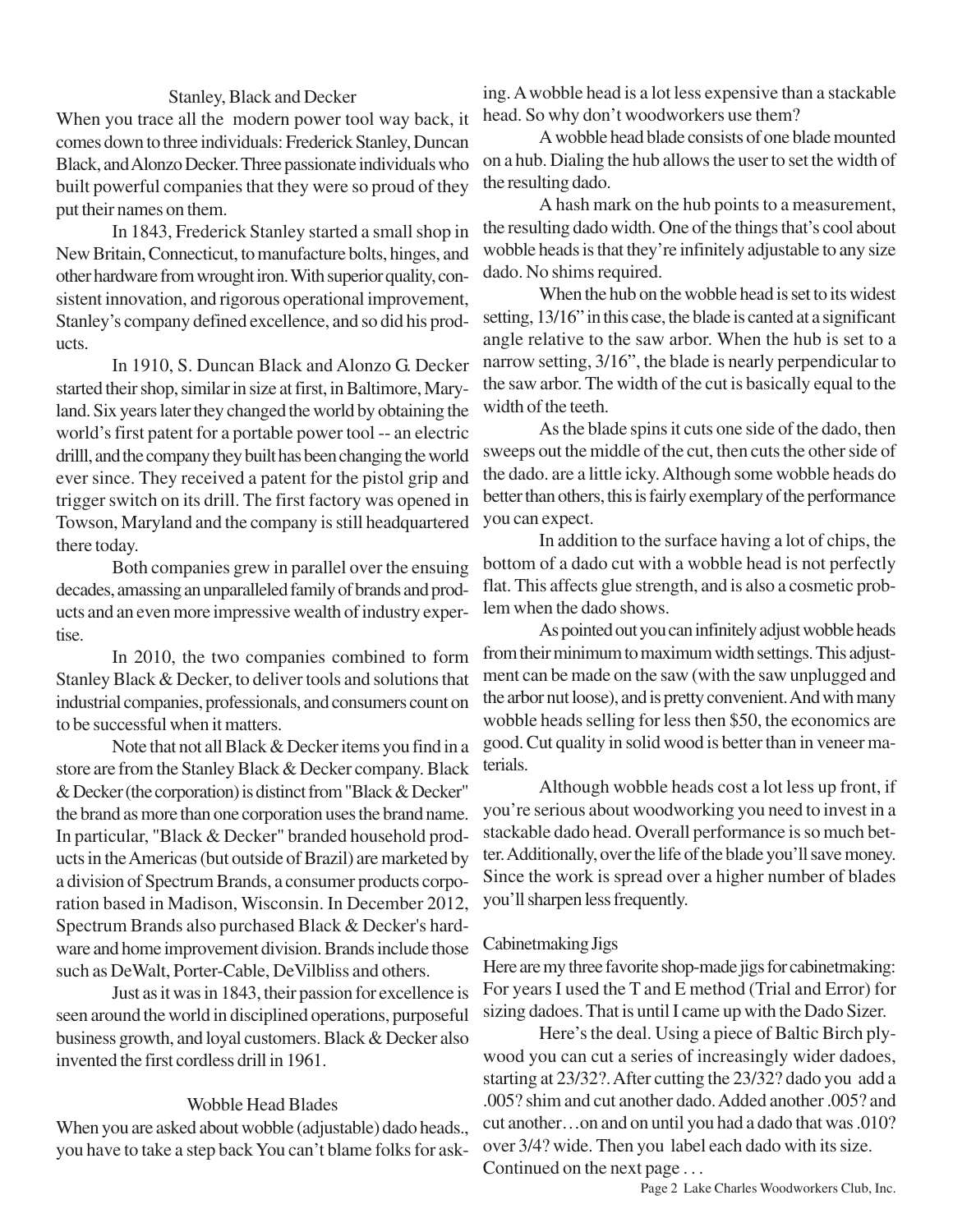## Contimued from page 2

When you are ready to make a dado simply slip the shelf into the dadoes until you find which dado it fits in. That's the dado head/dado shim set up you use on the table saw. You still should make test cuts, but this jig cuts a lot of time off your dado head set up.

There are lots of ways to make holes in case sides for adjustable shelves, including drill presses, hand-held drills, high falutin' specialized tools and more, but this is my favorite.

It's made from a piece of 1/4? Baltic Birch plywood. The holes are 5/8" diameter on 3" centers. Use a drill press to make the holes so you can use a fence and ensure the holes are all equidistant from the edge.

The holes are 1" on center from one edge and 2? on center from the other edge. Use the 1" set back on cases with face frames and the 2? set back on frameless cases with inset doors.

Since you may not always use every hole in the jig it's helpful to number the holes so you can track which ones you do use.

Clamp the jig to your case side making the end and edge of the jig even with the end and edge of the case. If you consistently position the jig (you'll need to flip it over as you go from one edge to the other) you holes will be consistently spaced and your shelves won't rock and roll.

Make the holes using a 5/8? guide bushing in a plunge router and allowing the guide bushing to seat in each hole. With a  $1/4$ ? or 5 mm router bit in the router and depth correctly set you can quickly and easily plunge shelf holes. With the high rpm of the router bit you'll never chip a veneer.

On big cases, it's easier to bring the tools to the work than the work to the tools. If you need to cut dadoes in a big case side, like an entertainment center, it's almost impossible to do that on a table saw. This jig will handle it for you, no sweat.

It's made of Baltic Birch plywood with one long side fixed to the cross pieces and the other side adjustable. I made mine long enough to straddle a 24? wide case side. The narrow fixed side is 4? wide. The wider movable side is 6? wide. When you fasten the fixed side to the end cross pieces be sure they're perfectly square.

The movable side gets its adjustability by virtue of 1/ 4? carriage bolts going through 1? holes. A fender washer straddles the hole and a wing nut locks it down.

Set up the jig by squeezing a piece of shelf material between the fixed and movable sides. Lock the movable side in place using the wing nut.

Set up a pattern bit in your router and you're ready to rout. The bearing on the bit rides on the edges of the fixed and movable sides creating a dado that is perfectly sized to your shelf material. Be sure the pattern bit is smaller in diameter than the thickness of your shelf material. I use a 5/8? bit for 3/4? shelves. Barry Humphus

## Electrical Cord Safety

In addition to needing to be kept out of sight, electrical cords need to be kept out from underfoot (to prevent tripping), and they should be kept in good condition so they don't become fire hazards.

Keep unprotected cords out of the path of foot traffic and furniture to prevent fraying, overheating, and tripping.

Never run a cord under a rug. It prevents the cord from releasing its heat and could lead to a fire.

Don't leave cords dangling anywhere where they can be pulled down and tripped over.

Make sure there is no crimping or pressure on cords, and don't force them into small spaces or behind furniture. Over time this could lead to a breakdown of the cord's insulation. When using cord-bundling devices, such as Cable Turtles or plastic spiral wire wrap, avoid cramming too many cords together. Keep it loose.

Never use staples or nails to attach cords or cord bundlers to a surface, such as a baseboard or a wall. They could puncture the insulation and create a shock or fire hazard.

Note that most extension and standard electrical cord insulation is soy-based. That's right, Louisiana supplies the base material for making the outer wrap of electical cords. But is is attractive to creatures that chew (rabbits, mice, rats, etc.).

Don't overload outlets or extension cords with too many power tools, or appliances with too much wattage (space heaters, microwave ovens). Check the maximum capacity of an extension cord, and make absolutely sure you don't exceed the rating.

Any electrical cord, extension or otherwise, contains an inner metal conducting wire, which carries electrical current from one end to the other. The thickness of this conductor is referred to as its gauge. Gauge is indicated by a number; the lower the number, the thicker the wire is. A wire's thickness directly affects the amount of current (or wattage) it can carry over a certain distance.

On the same note, if you'll be powering multiple devices from one extension cord, calculate their combined energy requirements and make sure that the total isn't higher than the wattage rating for that cord. Barry Humphus